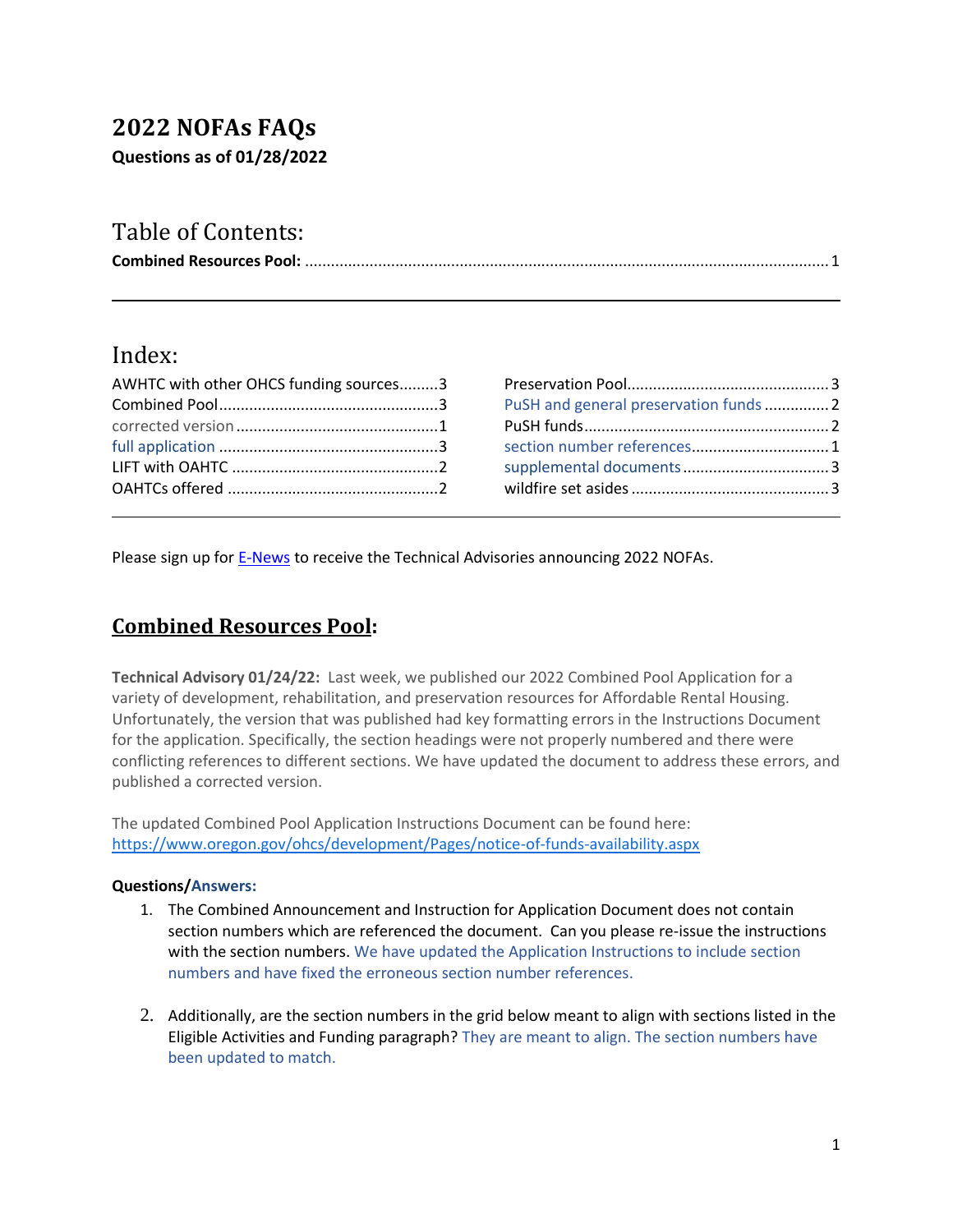#### **Eligible Activities and Funding Available**

Applicants may apply for only one eligible type of activity described in Sections 4, 5, and 6 below, and may request funding only up to the available funding per project for projects within that activity type. Please see the chart below for the funding available through this offering.

| Sec. | <b>Pool Name</b>                                         | 4% Leverage | <b>Funding Sources and Amounts</b> |
|------|----------------------------------------------------------|-------------|------------------------------------|
| 2    | <b>OAHTC</b>                                             | None        | <b>\$250M OAHTC</b>                |
|      | <b>OAHTC Wildfire</b>                                    | <b>None</b> | <b>\$200M OAHTC</b>                |
| з    | PuSH*                                                    | <b>None</b> | \$10M Preservation, OAHTC**        |
| 3    | <b>Affordable Rental</b><br><b>Housing Preservation</b>  | <b>None</b> | \$20M Preservation, OAHTC**        |
| 4    | <b>Manufactured Dwelling</b><br><b>Park Preservation</b> | <b>None</b> | \$25M Pres., OAHTC**               |

\*For housing acquisition costs only. Must be a property included in the Statewide Inventory maintained by OHCS.

\*\* Up to 95% of permanent loan amount.

- 3. Affordable Housing Preservation The application instruction state, "The OHCS preservation funds provide grant funds to recapitalize and fud envelope improvements to existing affordable housing projects at risk of loss." Could you clarify the allowed uses of the PuSH funds. I thought these funds were to fund acquisition of project with expiring restrictions. PuSH funds are meant for the acquisition of affordable housing at risk of expiry. The housing must be included in the PuSH database maintained by OHCS. Since PuSH funds are only for acquisition, any PuSH projects in need of other preservation funds can also apply for the other Preservation funds listed in section 3.
- 4. Is it possible to apply for both PuSH Preservation as well as Affordable Rental Housing Preservation Funding? It is possible to apply for both PuSH and general preservation funds for projects that have been identified as PuSH projects.

**Question:** Please clarify if the OAHTCs offered in this NOFA can be paired with other department resources that will be published at a later date (ie. 9% LIHTC or LIFT)? Or will there be additional OAHTC offered directly in those NOFAs?

**Answer:** The upcoming NOFAs will also have OAHTC as an available funding source to request. The OAHTC Pool is primarily for projects that only need OAHTC from OHCS. The Preservation Pools can also request OAHTC as needed.

**Question:** Regarding the timing and use of LIFT with OAHTC, assuming an application for OAHTC is submitted this week, when will decision be made and how does this timing relate to the upcoming LIFT 4% NOFA?